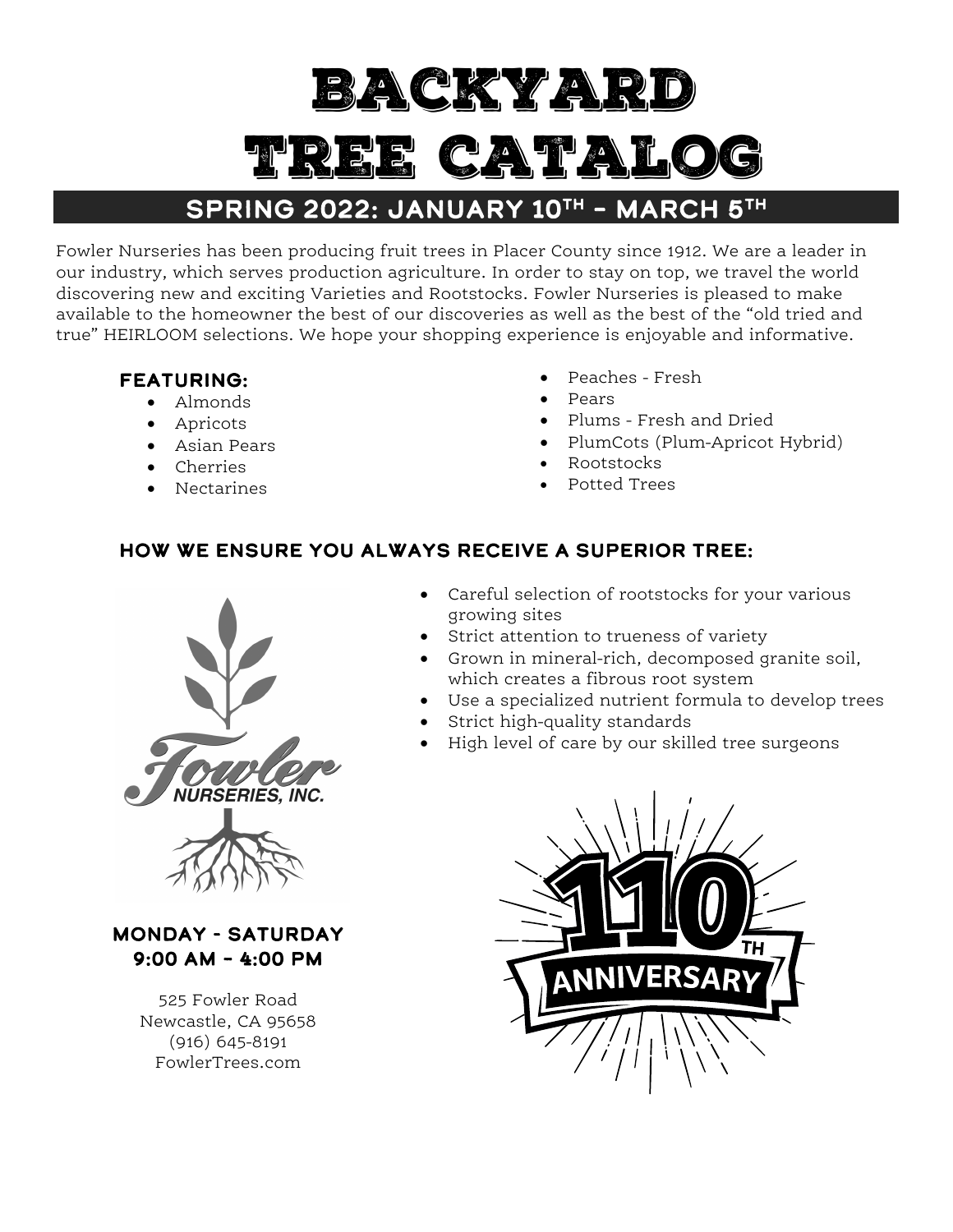# Almonds

Teeming with essential minerals and healthy nutrients, almonds are enjoyed in a wide variety of commercial products. Most almonds are grown in California because of its Mediterranean-type climate.

# Nonpareil

Standard **Early September** 

~The most sought-after almond variety in California~

The Nonpareil shell is characteristically "paper" thin. Medium to large nut, somewhat flattened. Tree growth is large, upright and spreading. Almonds require another almond variety for pollination.

### Carmel

Standard Mid September

~A heavy, precocious producer~

Elongated nut, medium-sized. Well sealed shell, but soft. Tree growth is medium-sized and stands notably more upright than Nonpareil. Almonds require another almond variety for pollination.

# Monterey

Standard Late September

~Easy knock-off harvesting nut~ This elongated nut has a soft and well-sealed shell. Heavy and precocious producer. Tree growth is somewhat spreading and vigorous to a medium size. Harvests three to four weeks after Nonpareil but similar bloom time.

# **APRICOTS**

When was the last time you enjoyed a great apricot? Do you remember the aroma, the sweet flavor? We do, so we offer varieties with those very characteristics.

# Fireball

Standard and Semi-Dwarf Mid to Late May

~ Exquisite color with flavor to match~ Vibrant red coloring covers the medium-large sized fruit. It is packed with full flavor and a firm flesh that will store longer than most. A Fowler Nurseries exclusive! Pollenizer recommended.

# Orangered™ Bhart cv. (PAF)

Standard and Semi-Dwarf **Early June** ~Most popular apricot in France~

Sweet, aromatic, firm apricot with exceptional flavor. Flesh is deep orange with red blush on the skin. Hangs well on the tree. No apricot planting should be without this variety! Not a heavy producer but those you get you'll savor. Use Robada or Royal as the pollenizer.

Apricots, continued.

# Robada

Standard and Semi-Dwarf **Early June** ~Aromatic choice~

Highly colored fruit, freestone, aromatic and sweet at harvest maturity. Deep orange coloration with a strong red blush on sun-exposed surfaces. Vigorous and upright growth. Self-fertile.

### Royal AKA Blenheim

Standard and Semi-Dwarf Mid June ~All purpose apricot~

Fruit is medium and firm with a sweet flavor and a golden-orange flesh. Use Robada or Orangered as the pollenizer.

# Asian Pears

Asian pears are some of the sweetest and crunchiest pears you'll find. No waiting, you pick them ripe from the tree. This group of Asian Pears offers a mix of fine quality varieties that harvest a truly unique product. They are commonly referred to as apple pears, salad pears or Nashi.

## Shinseiki

Standard **Early August** 

~Smooth greenish-yellow skin~

Sweet and juicy. Medium to large fruit with firm, white, crisp flesh. Thin fruit for better size (leave 1 fruit per cluster or you'll have marbles). Fruit will store for up to 3 months in the refrigerator. For best production add a pollenizer.

## Shinko

Standard Mid to Late August

~Exceptional flavor~ Very popular variety. Fruit is medium to large with excellent quality. Skin is golden brown and russeted. Flesh is juicy and sweet. Medium size tree, heavy bearer; shows some fireblight resistance. For best production add a pollenizer.

# Yoinashi™

Standard Mid to Late August ~Popular, newer variety~

Flavor is sweet and smooth. Large fruit with crisp, offwhite flesh and light brown russeted skin. Flesh is finer textured than most Asian Pears.

## Olympic

Standard Late September ~Tasty, late variety ~

Very large fruit. Skin is an attractive golden-brown russet with a crisp, sweet juicy flesh. Fruit can store over six months. From Korea. For best production add a pollenizer.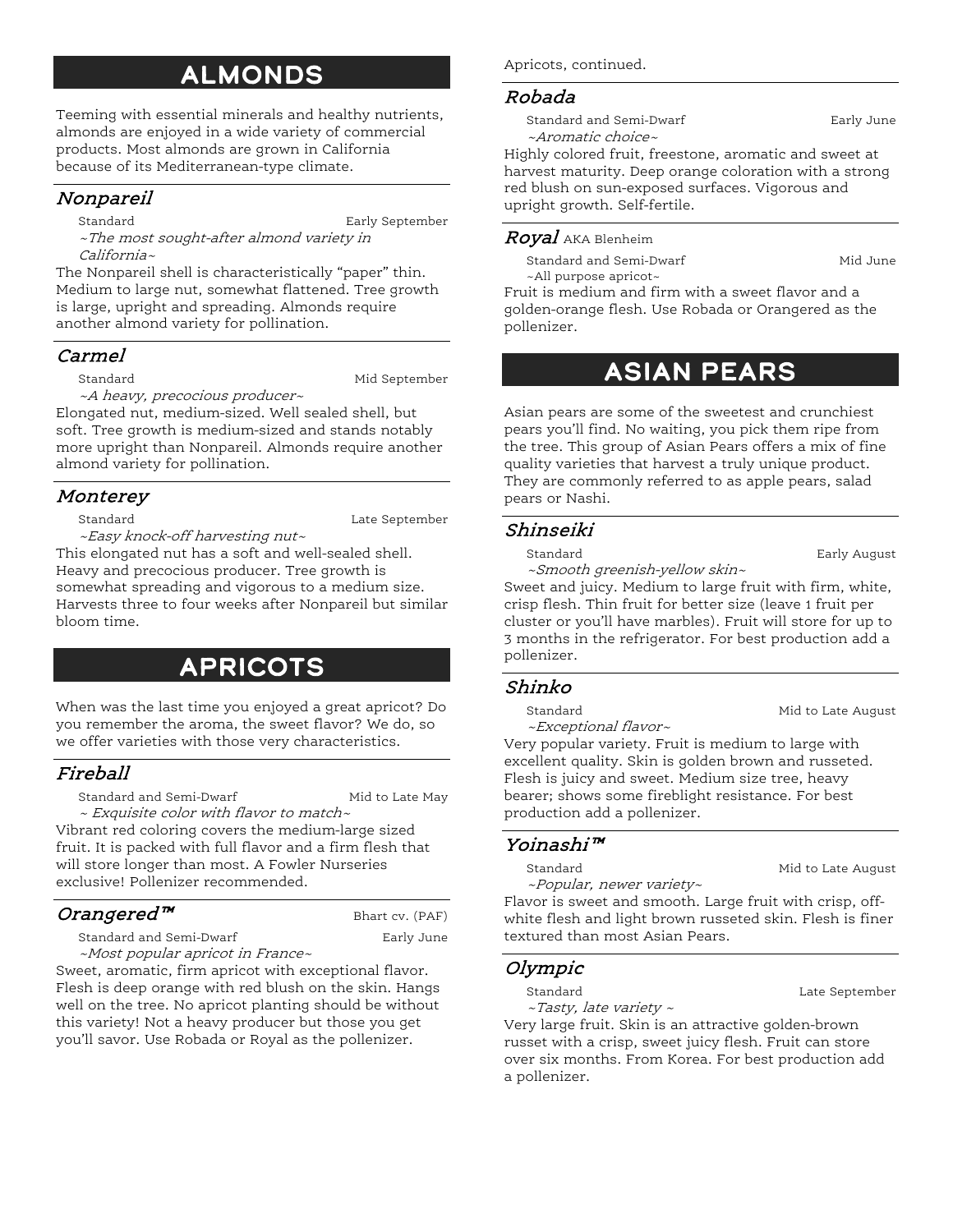# **CHERRIES**

Who can resist a sweet, firm cherry? Few. That's why cherries have become a worldwide favorite and are considered a sweet delicacy. We've made the best cherry varieties available to you. Any self-fertile varieties are a good choice for pollenizers.

#### $Benton^{\circ}$  (USPP #15847)

Semi-Dwarf Late May

~High Quality~

Large and firm fruit with an exceptional, mouthwatering flavor and a dark red skin. Rates higher than Bing in taste tests. Moderately resistant to rain cracking and self-fertile. Excellent pollenizer.

#### Bing

Semi-Dwarf Late May

~The industry's standard cherry~

A premium quality fruit with red skin and meaty flesh. Known for its large, firm, juicy qualities. Best pollen sources are Benton®, Rainier or Lapins.

#### *Rainier* (white)

Semi-Dwarf Late May

~Sought-after, sweet delight~ Considered a "white cherry" because of its golden yellow and appealing red blush skin color. Flesh has clear yellow color with exceptional taste. Large, firm fruit, considered top quality. Tree is large and very productive. Use Bing or a self-fertile variety as a pollenizer.

# $Black~Pearl<sup>®</sup>$  (NY8139 cv.)

Semi-Dwarf **Early June** ~Flavor, crunch, and more flavor!~

This is a vigorous producer of high-quality, elegant fruit. It has exceptional firmness with a distinguishable crunch that explodes with 20% sugar which enhances the cherry flavor. Stores well and is crack resistant. Use Lapins or Rainier as a pollenizer.

#### Lapins

Semi-Dwarf Mid June

~Mouth Watering Flavor~

Large and firm fruit with exceptional, mouth-watering flavor and a dark red skin. Resistant to rain cracking. Self-fertile. Excellent pollenizer.

# Nectarines

A taste so heavenly, nectarines were named after the Greek God Nekter and thereafter considered the drink of the gods. Many of these varieties are long-time favorites at farmers' markets and others are newer releases from around the world. All nectarines are selffertile.

# Ruby Splendor

Standard and Semi-Dwarf **Late June** ~Extends the flavor options for your orchard~

Fruit skin is shiny, attractive and nearly all red. Juice and aroma are high for this new yellow fleshed nectarine. Ruby Splendor is a freestone, with firm texture and some acid.

## $\mathit{SilverGem}^{\bullet}$  (white)

(NJN100 Cv.) PP#18147

Standard and Semi-Dwarf Late June to Early July ~A must-have in your orchard~

A stunning red nectarine with a cream-colored background. Developed by Rutgers University, this medium sized fruit has a wonderful balance of sugars and acids. Fowler co-owner Denise remembers the first time she tasted this variety and she is excited to be able to offer it to you!

# Zee Grand

Standard and Semi-Dwarf Mid July

~Good, mid-season variety~ Good firmness, excellent flavor, some acid, and highly colored skin. Tree is moderately vigorous and productive.

# $\mathsf{Zephyr^m}$  (white) Monphir cv.

Standard and Semi-Dwarf Mid to Late July

~Most popular nectarine in France~ Large white-fleshed, sub-acid with excellent flavor and aromas. Great firmness. Skin is attractive red to pinkish red over a white background.

# Heavenly White (white)

Standard and Semi-Dwarf Late July to Early August ~First class flavor~

First introduced as a home garden variety for its large size and superb flavor. A winner at roadsides or Pick Your Own where full color is not crucial for consumer satisfaction. Large freestone with superior white flesh and a balanced flavor.

#### $Ambre^{m}$  Monam cv.

Standard and Semi-Dwarf **Early August** Early August ~Unique flavor~

Firm, large fruit. Sub-acid and yellow-fleshed with unusual floral aromas and excellent flavor. Skin is red to orange-red over a yellow background.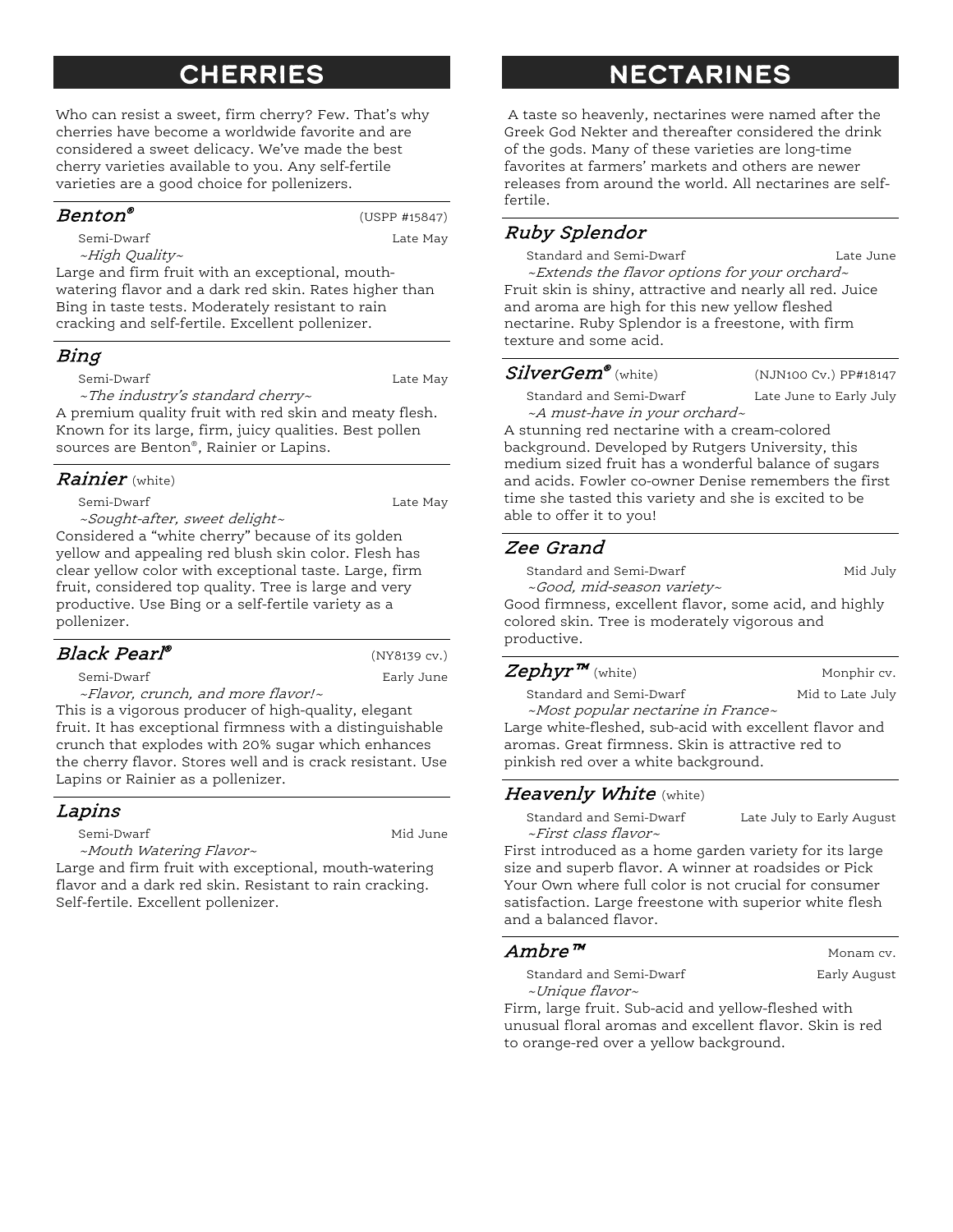#### $Ruby$  Gem (white)

Standard and semi-dwarf **Early August** Early August ~A Fowler family favorite~

A stunning addition to any orchard. The large sized fruit with deep red skin is a showstopper. The moment you take a bite you will be thrilled with the firm and sweet flesh.

#### Royal Giant

Standard and Semi-Dwarf **Late August** Late August

~Generous producing tree~ Very large fruit. This giant has attractive color and excellent flavor with just a hint of acid. Tree is moderately vigorous, but very productive.

# Peaches - Fresh

Today there are numerous varieties of peaches. Here you'll find some of the finest varieties based on optimum color, taste, firmness and marketability. All peaches are self-fertile.

## Springcrest

Standard and Semi-Dwarf Mid June ~Earliest yellow peach~

Start the season with this great peach flavor! The exterior red blush makes this a stunning looking peach. Flesh is yellow with very good flavor. Fruit size is medium to large and firm.

#### UFO Delight (white)

Standard Early to mid June

~ A new galaxy of flavor~

Have your taste buds been abducted and taken to a new world full of aromatic, sweet, and full-bodied flavor? Nope, you have just bit into a new universe of taste provided by this fantastic early season, white donut shaped peach! A Fowler Nurseries exclusive!

#### *Galaxy* (white)

Standard and Semi-Dwarf **Late Late Lune** ~Out of this world peach~

Large doughnut peach. It is a very attractive, white flesh peach. Flavor is sweet, with low acid. A USDA release.

#### Dean

Standard and Semi-Dwarf **Early July** ~ A Fowler heirloom variety~

A large peach that was discovered in 1950 and introduced by Fowler Nurseries in 1960. A delicious, highly-flavored yellow fleshed peach that is moderately juicy, a good quality for canning.

Peaches – Fresh, continued.

#### $Nectar$  (white)

Standard and Semi-Dwarf Early July

~Enjoy with plenty of napkins – it's juicy~ This sweet and aromatic fruit is a gift from the Gods. Large white freestone with a tinge of red near the pit. The skin is white to pinkish with an attractive red blush. Juicy, soft, melt-in-your-mouth fruit is best eaten fresh as it is too soft for canning. Try it with vanilla ice cream!

#### Silver Logan (white)

Standard and Semi-Dwarf Mid July ~Melting texture~

Large, white-fleshed peach with exceptionally sweet flavor and a melting texture. Sun-red blush on skin. Sensitive to bruising. Originated at Bierwagon Orchards near Colfax, Ca.

#### Delight

Standard and Semi-Dwarf **Late July** 

~A Fowler Nurseries original~ Large fruit with firm, yellow flesh and excellent flavor. Skin is blushed. A favorite at fruit stands or in family orchards, Delight has many uses.

#### Gene Elberta

Standard and Semi-Dwarf **Late July** 

~Knock your socks off peach flavor~ Discovered by our founder almost 50 years ago. A large peach with yellow, blushed red covering. A well-liked fresh market peach that can also be canned or frozen.

# Heavy producer. Forty Niner

Standard and Semi-Dwarf **Early August** ~Used in gift packs~

Large, excellent dessert-quality fruit with appealing blush on the skin. Similar to its parent J.H. Hale. Aromatic bloom. Vigorous tree growth. Fruit keeps well.

#### Alamar

Standard and Semi-Dwarf Mid August ~A local heirloom variety~

Alamar was discovered in 1940 in Winters, CA and was the 930th peach ever patented. This yellow fleshed peach has yellow skin and is highly blushed. First class flavor. A great option for storing in the freezer or eating fresh.

#### O'Henry

Standard and Semi-Dwarf Mid August ~Productive with quality~

Large fruit with good firmness and flavor. Skin is highly colored. Late season harvest. High quality and a heavy producer.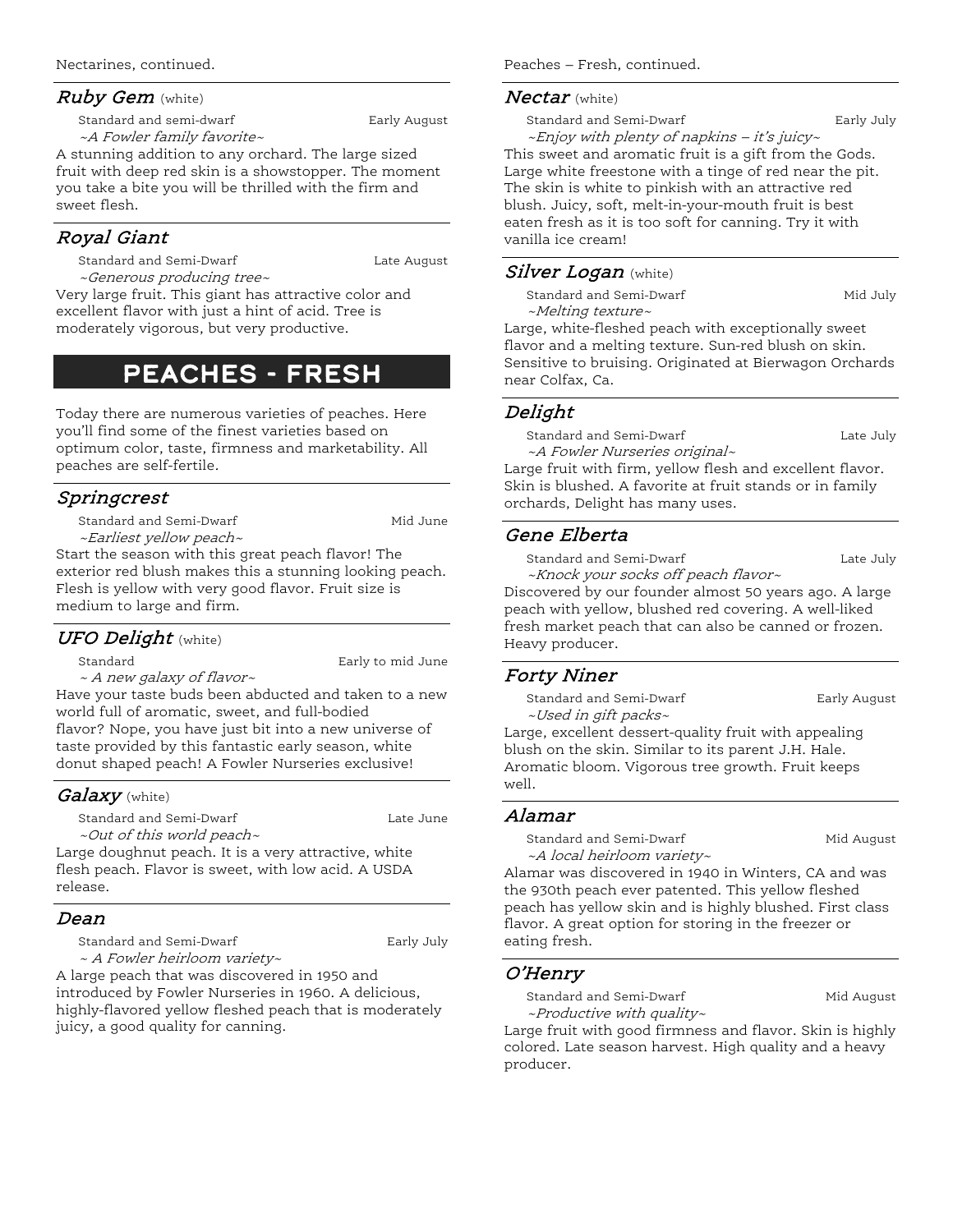#### Paradise (white)

Standard and Semi-Dwarf Mid August ~Generous producer~

Large strawberry-type fruit with white to pink flesh and some red at the pit. Skin is reddish-white. Good quality and a heavy producer of delicate fruit. Try it with vanilla ice cream!

#### Rio Oso Gem

Standard and Semi-Dwarf Mid to Late August ~ Discovered near the Bear River~

A tried and true favorite heirloom variety originating in Rio Oso, Ca in the 1920's. Excellent large, yellow fleshed freestone peach. It's a great variety for fresh, baking, canning or freezing.

#### Fairtime

Standard and Semi-Dwarf Mid September ~Great freezer peach~

Large and round fruit with good firmness and splendidly delicious taste. Skin has a red blush with yellow background. This is a heavy producer.

# Pears

Called the "butter fruit" because of its smooth texture, pears are enjoyed fresh, baked, poached, sautéed, canned or dried. Fowler Nurseries offers an extensive selection of old and new varieties from all over the world.

#### Harrow Delight

Semi-Dwarf Mid July

~Fireblight resistant~

Fruit is large, flavorful and sweet. Very similar to Bartlett. This variety is less susceptible to fireblight disease than our other pears. Use Bartlett or Comice as a pollenizer.

## Super Red

Semi-Dwarf Mid July

~Earliest maturing red pear~

Fruit is large, dark red in color with bright white flesh. Flavor is excellent. Summer heat will not fade the red color – perfect for hot California areas. Storage life is very short, 4 weeks. Use Bartlett, Harrow Delight, or Comice as a pollenizer or an Asian pear.

#### Bartlett

Semi-Dwarf Mid July to Early August ~Most popular pear grown today~

Picked green, but enjoyed when it ripens to a soft yellow, sometimes with a slight blush. Flesh is sweet and tender. Excellent fresh or canned. Fruit is large and appealing. Tree bears early, heavily and regularly. This variety is self-fertile in our area or add another variety for consistent production.

Pears, continued.

### AC™Harrow Sweet

Semi-Dwarf **Early September** ~Blushing Sweet~

Fruit has a beautiful red blush over yellow skin. Flavor is like Bartlett. Fireblight resistant. Pollenizer use Harrow Delight and Barlett.

#### Comice

Semi-Dwarf Late September ~Considered the King of pears~

Comice is a large, roundish rich fruit. Flesh is fine grained (smooth) with a delectable flavor that melts in your mouth. Skin color is yellow with a slight blush. Best eaten fresh after a short storage period. Can be self-fertile, but for consistent production use Super Red or Golden Russet Rose as a pollenizer.

#### Warren

Semi-Dwarf Late September

~ A backyard, homestead favorite~

This medium to large, tear dropped shaped fruit is a faded green color with red blush when in full sun. It is sweet, buttery, and very juicy with silky, no grit flesh. Cold hardy. Deer and fireblight resistant. Self-fruitful, however, for best production, add a pollenizer.

# Plums / Prunes

Prized for their sweetness, dried plums are a delicious source of vitamins A, B and E. They are enjoyed fresh, in baked goods and as juice.

#### Santa Rosa

Standard and Semi-Dwarf Mid June

~Best all-purpose Japanese-type plum~ Medium to large size with purplish-red skin. Flesh is yellow to amber, red near the skin. Rich, pleasing tart flavor. Excellent fresh and in preserves. Self-fertile in most situations. Tree large, upright and productive.

#### Satsuma

Standard and Semi-Dwarf Late July to Early August ~Great fresh or in preserves ~

Medium in size, dark dull red skin with deep red flesh. Solid, meaty texture with mild, sweet flavor. Small pit is semi-freestone. Use Santa Rosa as the pollenizer. Japanese-type plum.

## Tulare Giant

Semi-Dwarf **Early August** Early August

~Large European-type plum~

Oval-shaped fruit, substantially larger than the standard French. It has a dark purple skin and was bred for the fresh market. Tree is very vigorous and productive. European-type plum. Use Muir Beauty as the pollenizer.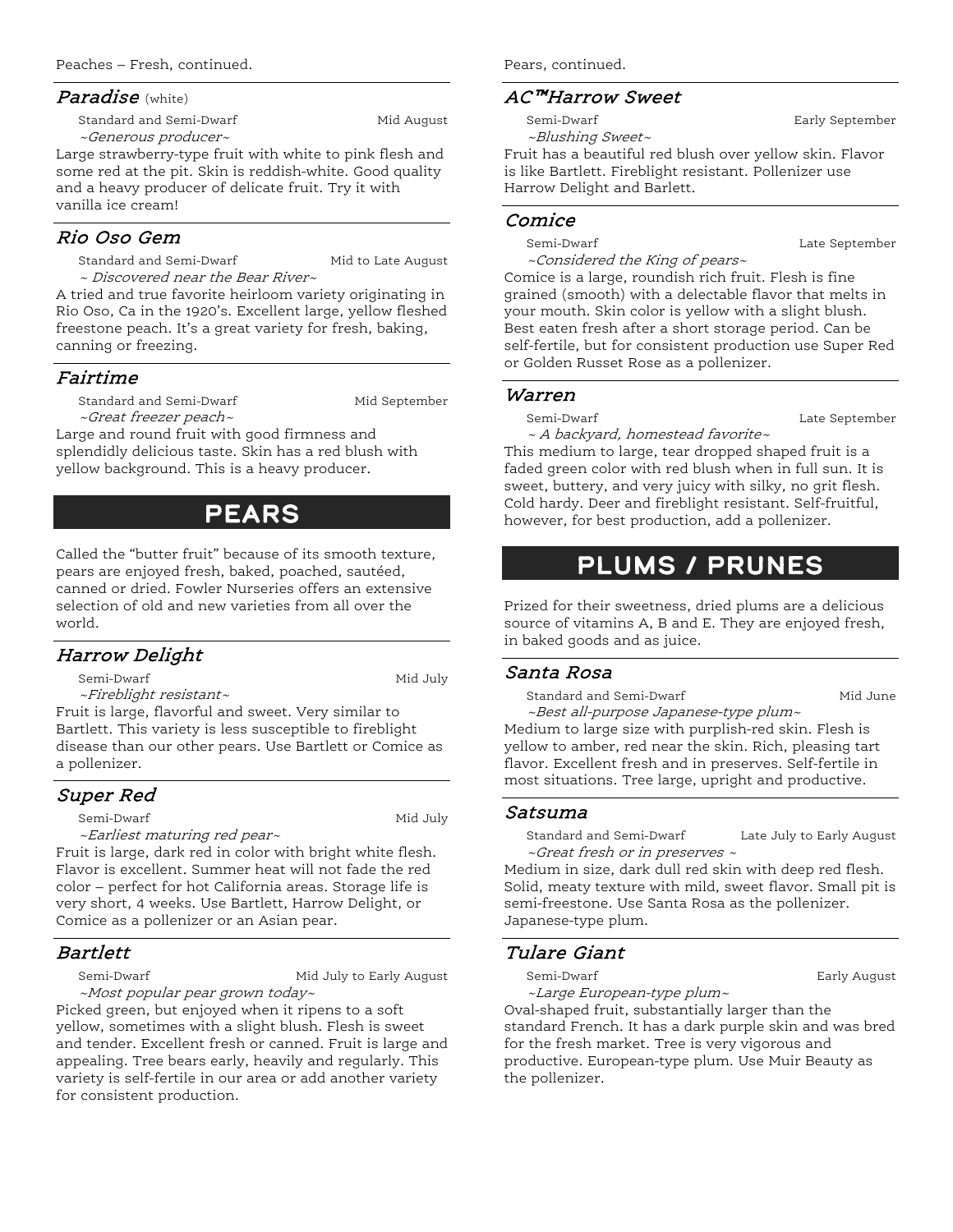#### Plums/Prunes, continued.

#### $Muir \t Bealty^T$  (USPP# 15547)

Semi-Dwarf **Early August** Early August ~Sweet with beautiful coloring ~

Fresh or dried, this plum is delicious and very sweet. Its skin is light bluish-purple and has a thick, meaty flesh that is an amber-yellow color. The tree is a vigorous grower and forms a very upright tree. European-type plum. Self-fertile.

#### French (Improved)

Semi-Dwarf Late August to Early September ~Excellent eaten fresh or dried; European-type plum~

A medium-sized fruit with thick red to purple-black skin and a distinct ovate shape. Flesh is golden yellow with a very sweet taste. Grows upright and vigorous with strong branches. Self-fertile.

# **PLUMCOTS**

75% plum and 25% apricot, the PlumCot is an interspecific hybrid that was hand-bred by Floyd Zaiger. These sweet flavored fruits are similar to a plum but less acidic and can be enjoyed fresh, baked into a dessert or as jams and sauces.

## Flavor Queen

Standard and Semi-Dwarf **Late June** 

~ Orbs of delicious flavor~

This large fruit is light-green to yellow when ready to harvest with a golden flesh that is firm and juicy. It is sweet with a slight apricot aftertaste with very little tartness. Use Dapple Dandy as a pollenizer.

# Dapple Dandy

Standard and Semi-Dwarf Mid August ~A marbled beauty~

The skin is marbled with pink, green, yellow, and occasionally maroon. A creamy-white flesh with red accents near the skin and a perfect balance of plum and apricot flavors, this is an orchard must! Use Flavor Queen as a pollenizer.

# Rootstocks

For you adventurous gardeners who prefer to graft/bud your own variety.

## Betulaefolia

Asian and European Pears – Very high vigor, excellent anchorage, highly adaptable to different soils.

# Lovell

Apricots, Nectarines, Peaches, Plums, Prunes – Standard size, prefers well drained soils, moderate vigor.



Fowler Nurseries is pleased to make available to you the best of our discoveries from around the world over the last 110 years. Offering the "tried and true" along with the "latest and greatest", we ensure you always receive a superior tree that is bound to yield fruit with abundant, "knock your socks off" flavor!

# Available Year Round Monday - Friday 8:00 AM – 3:00 PM

Let us help you design the backyard orchard of your dreams!



@FowlerRanchCA www.FowlerRanch.com